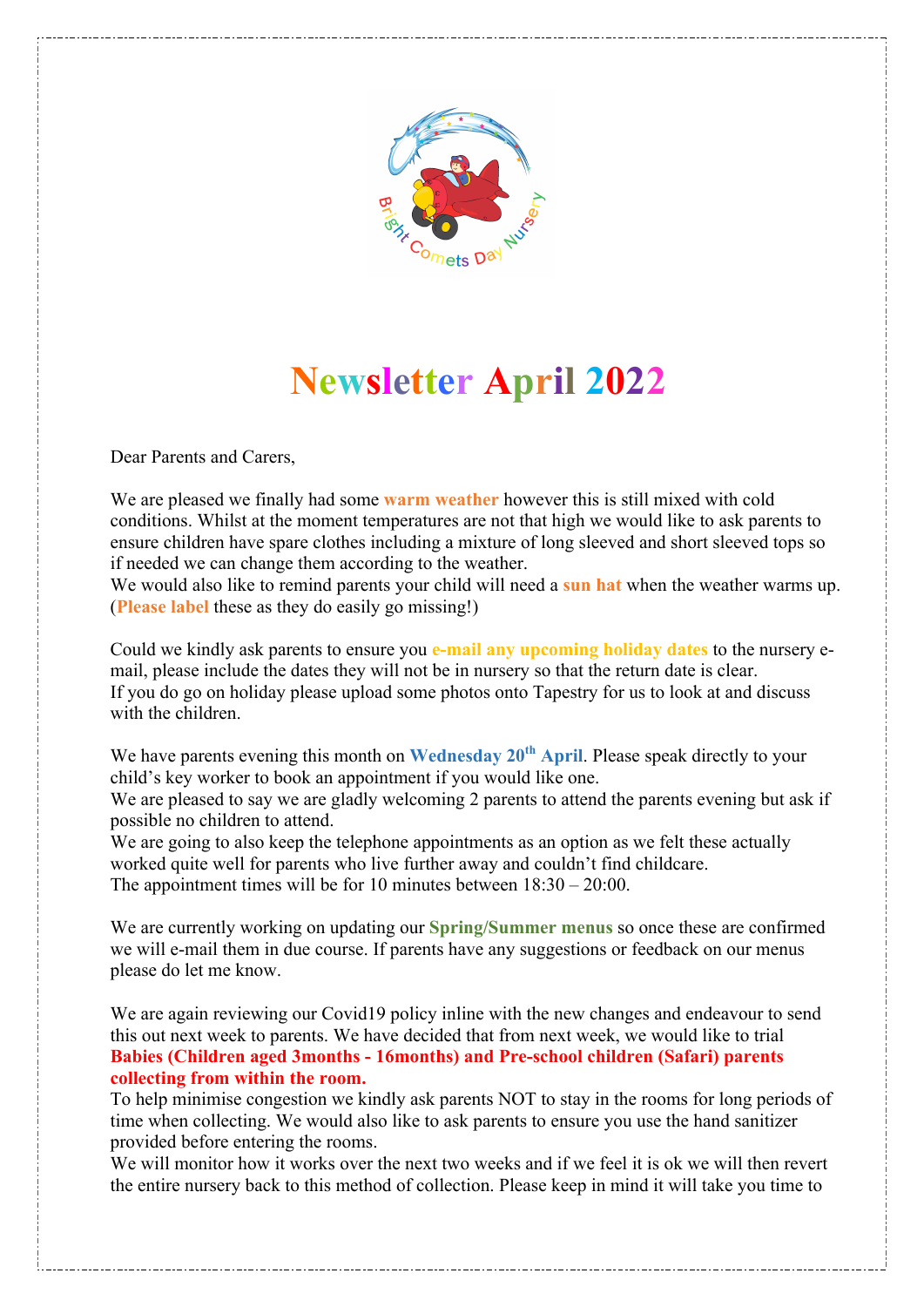collect so you may need to arrive 5 minutes earlier than normal to ensure you can leave the premises before we close at 6pm.

#### **Dates for your Diaries for 2022**

## **Parents Stay and Play - Monday 4th April**

Parents are invited to come for a Stay and Play Morning, we will set out some exciting spring activities for parents to do with their children and you will have the opportunity to see what the children get up to at nursery. This event list is now closed and confirmed and we look forward to welcoming you all on Monday. Please ensure you stick to your time slot and only come if you have informed Janine by e-mail that you will be doing so. We also kindly ask that NO siblings come to the stay and play.

We do hope to plan another for the Summer, so will inform you all of the next one if you have missed this opportunity.

## **Easter fun Day – Thursday 14th April**

Throughout the day the children will be able to take part in a variety of fun Easter activities. In the afternoon we will have an Easter Egg hunt for all of the children to take part if they want to. Why not try some Easter crafts at home and create your own Easter baskets, making Easter bonnets or some Easter baking! – Please be sure to upload any pictures to your child's tapestry.

## **Earth Day – Friday 22nd April**

The children will be invited to take part in various activities to celebrate the planet we live on and the environment such as, learning about recycling and how to look after our environments.

#### **PLEASE BE SURE TO REGUARLY CHECK OUR EVENTS BOARD/FACEBOOK FOR REMINDERS AS WELL AS OUR EVENTS LIST ON OUR WEBSITE**

#### **Gentle Reminders**

Please don't forget to follow our **Facebook** page and **Instagram** for regular updates and news. We would also be very grateful to parents if you could leave us a review.

We would like to respectfully remind you that the nursery closes promptly at **6.00pm** and all children, parents, carers and visitors should have vacated the premises by this time. Should you require verbal feedback on your child's day, please ensure that you arrive in plenty of time to allow you to leave before 6.00pm. This also applies to children who attend half sessions and are collected after 1pm or those brought in before 1pm.

**As you are aware, charges will be levied for delays after 6.00pm and we really do not want to be in a position to have to charge late fees.**

**Under no circumstance should a parent let anyone into the building or leave the door open** for them. Simply **ask them to enter the codes themselves** or wait outside, while you inform a member of staff. Parents allowing people into the building is a breach of our safeguarding, security and health and safety policy and therefore, we ask for your full co-operation with this.